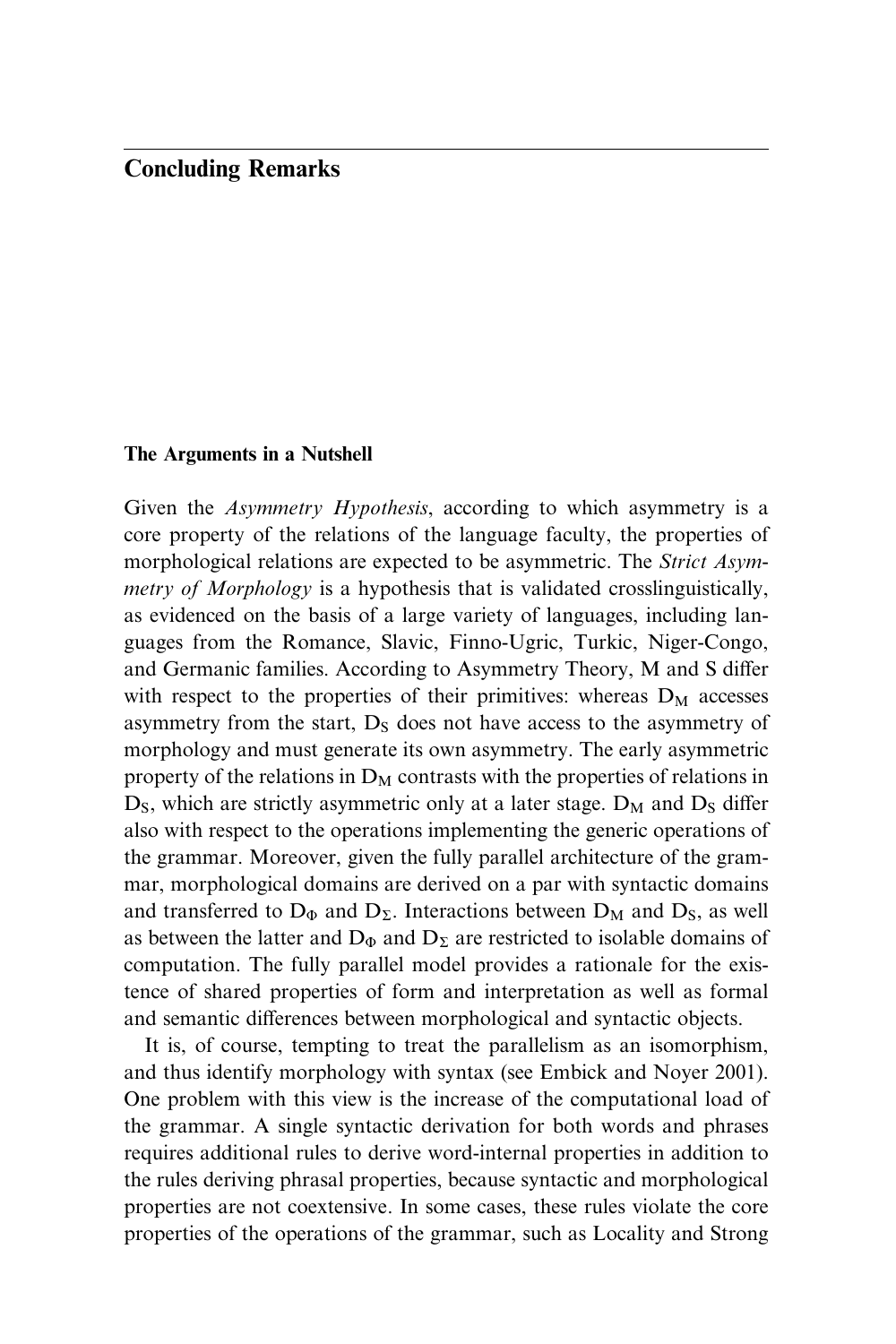binding. If, as I argue, the similarities between morphology and syntax are the result of parallel derivations, there is no increase in computational complexity; on the contrary, the parallel derivations contribute to the efficiency of the language design. The grammar articulates asymmetry in more than one component, each component being an implementation of the generic properties of the grammar. The operations of  $D_M$  preserve the asymmetry of the morphological primitives, whereas the operations of  $D_s$ build up syntactic asymmetric relations and neutralize points of symmetry as they arise.

I proposed that the form of a minimal morphological object is the M-Shell. The M-Shell is derived by the application of M-Shift to two minimal trees, substituting one minimal tree for the complement of the other.



The derivation of the M-Shell is determined by Strict Asymmetry that is, the requirement imposed on every element of an object generated by the grammar to be in an asymmetric relation with another element of the same sort as early as possible. Strict Asymmetry is met at each step of the derivation, because a new affixal head or specifier will sister-contain another element of the same sort generated at an earlier stage. The M-Shell constitutes a morphological domain, given the properties of its internal structure, its strong impenetrability, and its isolability at the interfaces.

The persistence of asymmetry through  $D_M$  is ensured by the properties of the morphological operations, which do not introduce symmetry at any point of a derivation. Instead, each application of M-Shift builds a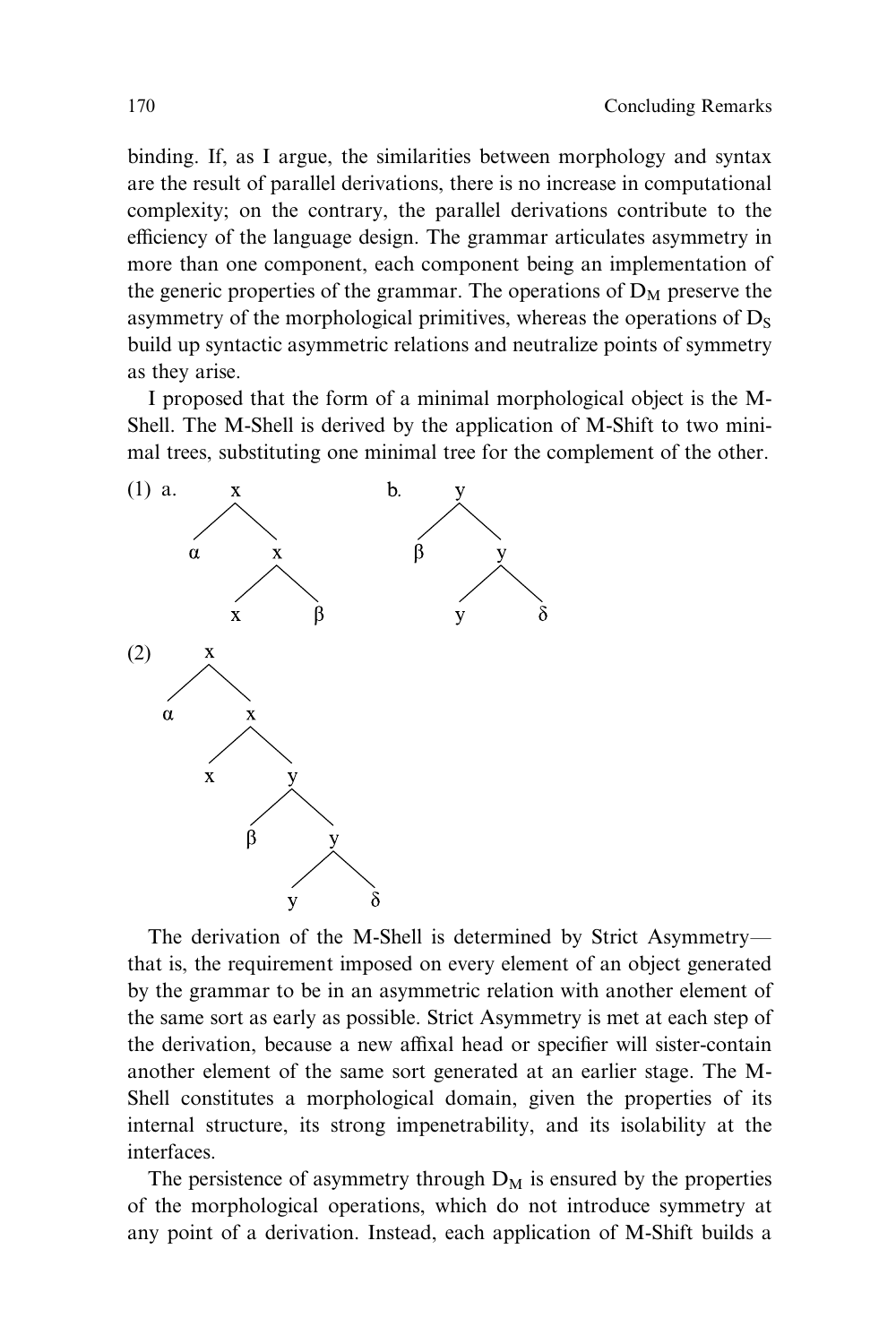supplementary layer of asymmetric relations. M-Link applies to positions in derived M-Shells and, as is also the case for S-Shift, it applies under Agree, which is an asymmetric relation that holds between active contravalued features. The M-Shell articulates A, Asp, and Op-variable features, and the different instances of the M-Shell differ minimally with respect to the application of the M-Link operation: A positions only or Asp head positions only or Op-variable-Restrictor only (see (3)–(5)). M-Shift and M-Link ensure the checking of the morphological uninterpretable features.

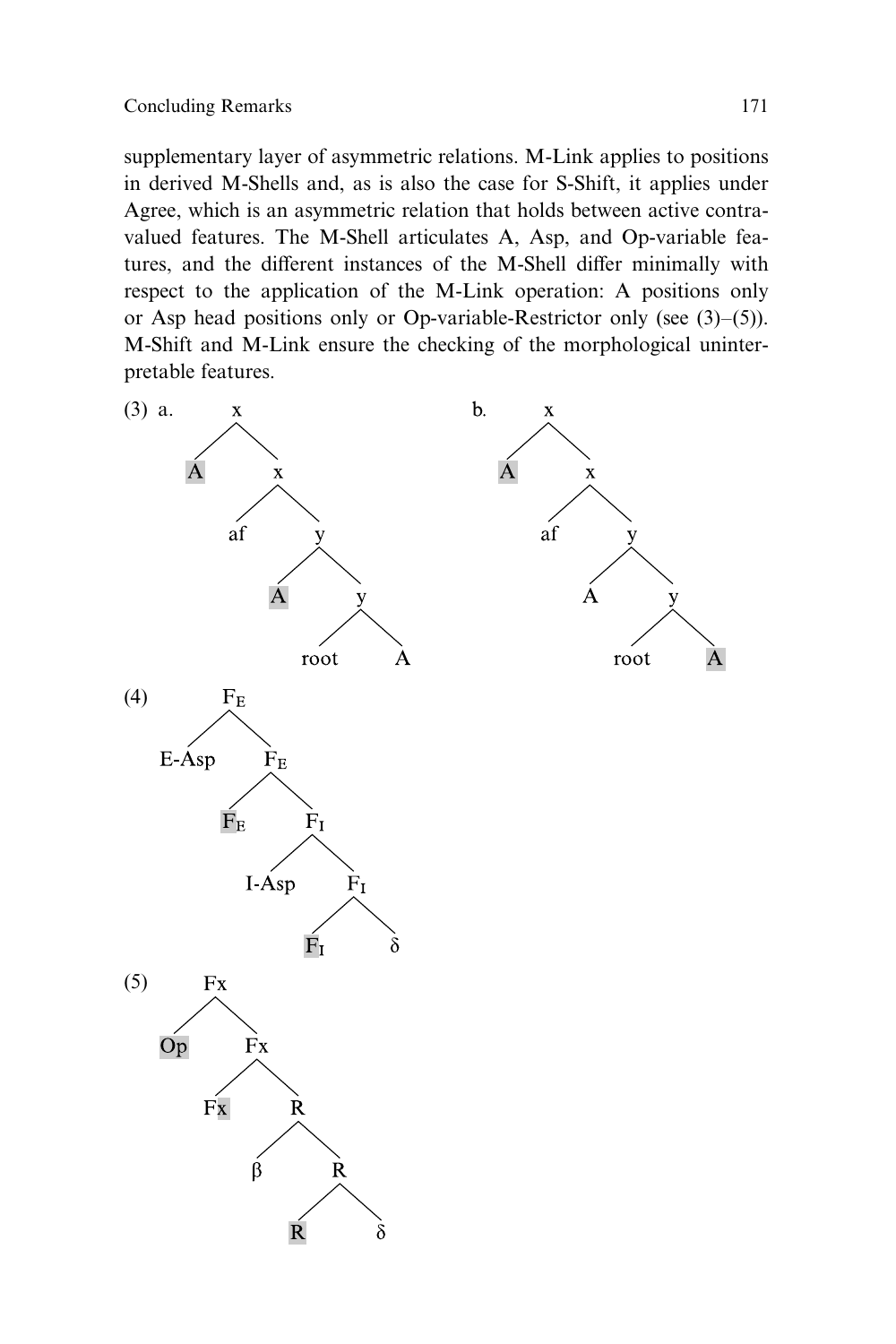Because morphology manipulates interpretable semantic features (argument, aspect, and operator-variable features), it is tempting to assume that the derivation of morphological expressions is performed exclusively via the syntax and semantics of a logical language (see Hoeksema 1985). However, this avenue fails to express the configurational asymmetry of morphology. I have shown throughout chapters 5 to 7, on the basis of a variety of languages from the Romance, Slavic, Finno-Ugric, Turkic, Niger-Congo, and Germanic families, that the same asymmetric form, the M-Shell, supports different semantic relations: predicate-argument, aspect, and operator-variable. Distinctiveness holds for all the featural relations in  $D_M$  and is a consequence of the properties of the operations of the grammar applying under Agree.

Furthermore, the properties of functional words, including scopetaking affixes, indicate that the scope relations are fixed within the Op-Shells. Strict Scope, along with the inalterability of the Asp-Shell and A-Shell, bring compelling support to the strict asymmetry of morphological relations. The Legibility Condition ensures that optimal interpretation is obtained under asymmetric relations at LF. Moreover, in  $D_{\Phi}$ , the image of a projection of  $D_M$  is derived, without leaving a copy or a trace. Flip is triggered by the sensorimotor system for tractability considerations. This operation reduces the complexity derived by the grammar at PF and contributes to linearization. Flip applies to minimal trees whose specifier presents different sorts of complexity, depending on whether the operation applies at the outcome of  $D_M$  or  $D_S$ . M-Flip must apply to an M-Shell whose specifier has no PF-legible features and S-Flip must apply to an Asp-Shell or an Op-Shell only when the specifier is ''heavy'' (i.e., includes a complement). The complexity seems to be reduced to the property of the initial position, the specifier, of having insufficient or excessive PF structure.

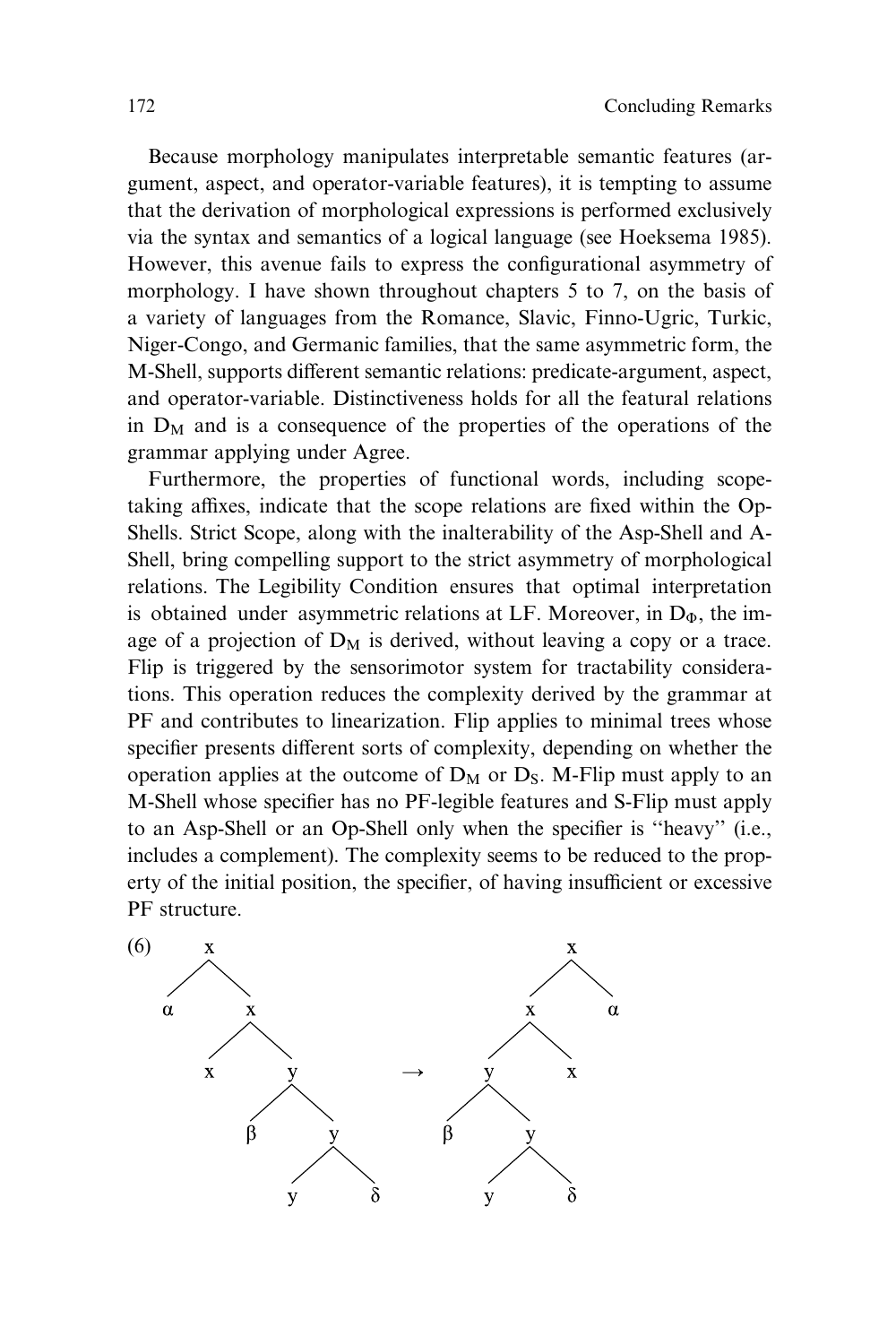

In (6), the top layer of the M-Shell undergoes M-Flip; in (7), the lower layer undergoes the operation. Thus, the ordering of the affixes is derived at PF, and there is no need to stipulate whether an affix is a prefix or a suffix.

The operations of Asymmetry Theory participate in an explanatory account of crosslinguistic variation regarding the linear order of affixes and roots, in derivation and in compound formation, given independent properties of the languages, such as the availability of a tonal system in African languages. Other facts from the Romance languages regarding the position and the legibility of affixes at PF indicate that M-Link plays a role in variation, given independent properties of the languages such as the spell-out of the directional feature of aspect as an independent functional element. In both cases, the asymmetry of morphological relations is preserved in variation. Moreover, in light of the full parallelism of the architecture of the grammar, morphological variation can also be located in the choice of a sort of derivation,  $D_S$  or  $D_M$ , for a given linguistic object, as is the case for the derivation of compounds in languages such as English and modern Greek, on the one hand, and the Romance languages and the African languages, on the other. English and modern Greek pick out  $D_M$ ; French and Yekhee pick out  $D_S$ .

The asymmetry of morphology, as part of the Global Economy of grammar, helps explain why language is an optimal solution to the interface legibility conditions.

## Asymmetry in a Broader Perspective

According to Asymmetry Theory, the primitives of M include elementary asymmetric relations, and morphological expressions are derived by asymmetry-preserving operations: M manipulates asymmetric relations only. Why should asymmetry be the characteristic property of relations in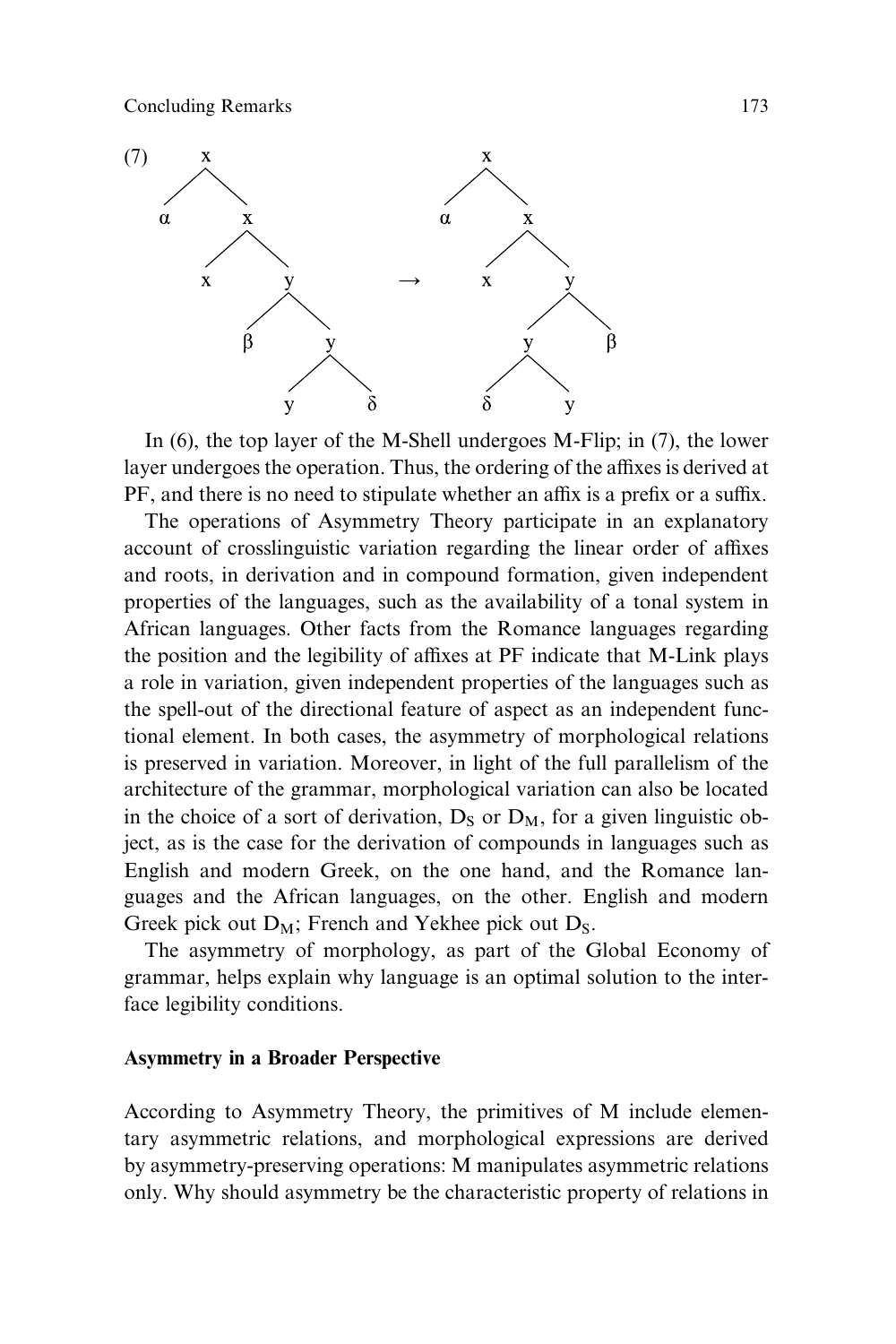$D_M$  as well as of relations in  $D_S$ ? In these concluding remarks, I would like to provide a possible answer to this question by relating the role of asymmetry in grammar to Economy.

Economy is part of grammar in terms of principles of optimization. These principles enable the grammar to take the optimal decision at a given choice point. It has been shown that principles of economy or optimality, often identified with "least effort," play a crucial role in determining the properties of linguistic expressions at both PF and LF. Chomsky (1995) suggests that movement is available as a ''last resort'' operation, applicable only when necessary. The derivations must be as economical as possible and should contain no superfluous steps.

Economy conditions have been proposed to relate the properties of representations and derivations to interface legibility. For a representation or a derivation to be identified as the optimal solution to the interface legibility conditions, it must qualify as the most economical solution for legibility by the external systems. Economy of derivations ensures that an operation will apply in a derivation only if its output is legible at the interfaces. Fox (2000) argues that QR applies only when there is a scope ambiguity. No sentence with ambiguous scope relations is interpretable at LF. The Inclusiveness Condition (Chomsky 1995) ensures that no new element (e.g., traces, index, and so on) may be introduced in the derivation if not already in the numeration. ''Inclusiveness holds of narrow syntax, and each feature is interpreted at the level of LF or associated with phonetic features by the phonological component'' (Chomsky 2000b, 118). The Inclusiveness Condition is associated with a division of labor between syntax and phonology. Inclusiveness ensures both Economy of derivations and representations.

The principle of Full Interpretation (Chomsky 1995, 2000b) states that there should be no superfluous symbols in representations. This principle plays an important role at the PF interface because it excludes representations where a symbol has no phonetic interpretation. Full interpretation also applies at the LF interface, imposing the requirement that every symbol of that representation have a language-independent interpretation. Principles of Economy of representation are formulated in a number of works, including Grimshaw 1994, Speas 1994, Bošković 1997, and Williams 2003.

I would like to suggest that economy is a global property of the language design, and that the fully parallel architecture of Asymmetry Theory is a consequence of the Global Economy of grammar. Parallel derivations contribute to the optimality of the language design, because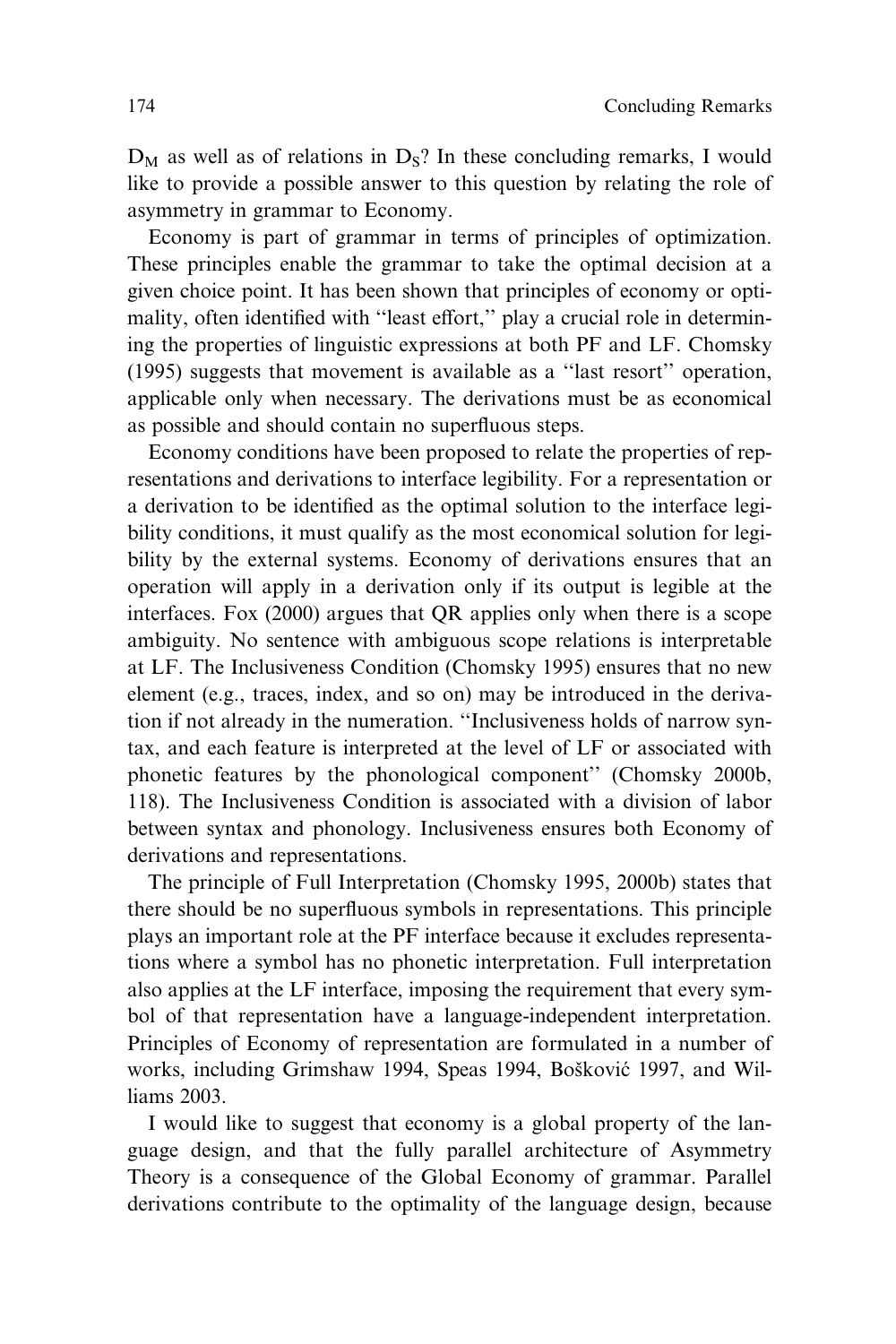the core properties of the grammar are used in more than one dimension of the computational space.

In Asymmetry Theory, a small set of primitives are used in the different components, and the operations have specific instantiations in the parallel derivations. This property of the architecture of the grammar is a consequence of the Economy of the grammatical system, making an optimal use of its basic properties. The parallel model reduces the computational complexity of the overall grammatical system. Fewer choice points arise in a parallel model than would arise in a model where the different sorts of grammatical objects, morphological, syntactic, and phonological, would be the outcome of a unique derivational path. Efficiency of derivation and interpretation can be ensured if the morphological and syntactic properties of linguistic expressions are processed in separate planes of the computational space, scope and other semantic relations being interpreted by the conceptual-intentional system, and linear precedence relations being interpreted by the sensorimotor system.

The fact that asymmetric relations are part of the derivations of the grammar irrespective of the nature of the derived objects, be they morphological, syntactic, phonological, or semantic, signals that economy is part of the architecture of the language design. Global Economy does not bear directly on the properties of the derivations or the representations, such as the Inclusiveness Condition and the Full Interpretation Condition; it provides a rationale for their existence.

One effect of the Global Economy is the pervasiveness of one property of relations—that is, asymmetry—through the building blocks of grammar. Asymmetry is part of the definition of the primitives, the operations, and the conditions of the grammar. It is used directly or derived as soon as possible in the derivations. Given the Global Economy of the grammar, it does not come as a surprise that asymmetric relations are determinant in more than one plane of the computational space. Asymmetry is also part of the interface conditions. As proposed in chapter 2, the Legibility Condition states that optimal legibility may only be obtained under asymmetric relations. Whereas Full Interpretation requires no superfluous symbol at the interfaces, the Legibility Condition requires the symbols to be part of asymmetric relations at the interfaces. Asymmetry must play a key role at the interfaces, because the expressions derived by the grammar,  $\langle PF, LF \rangle$ , must be easily tractable by the external systems, which can be viewed as asymmetry-recovering systems. From this perspective, asymmetric relations would provide the perfect property of relations enabling different systems to interface. This too would not be so